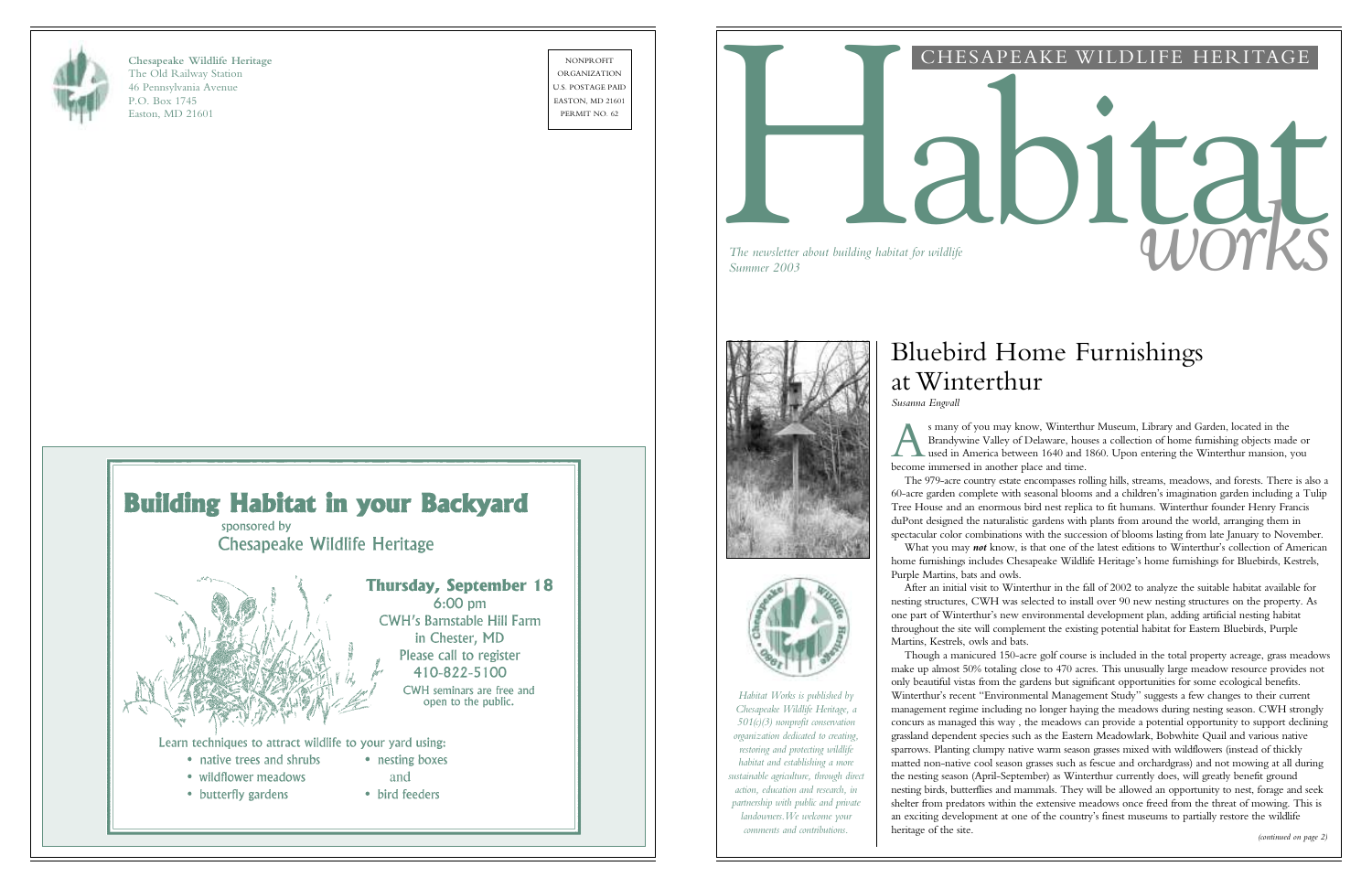Bay and its wildlife.

Traditional landscaping often calls for non-native plants that do not survive well without high levels of continued fertilizer, watering and insecticide treatments. Furthermore, these plants often do not provide the food and cover needed by native wildlife. Due to shallow root systems, the non-native fescue lawns that carpet the landscape of typical home sites do not capture nutrients in runoff and subsurface flow as well as native plants.

By educating landowners about using native trees, shrubs and herbaceous plants, we will increase food supplies for our native wildlife, decrease pollutants entering the Bay and its tributaries, and get more area residents actively involved in restoring and protecting wildlife habitat.

I hanks to grants from Chesa<br>Bay Trust and the USDA I<br>Resources Conservation Se<br>Wildlife Habitat Incentive Program hanks to grants from Chesapeake Bay Trust and the USDA Natural Resources Conservation Service's (WHIP), CWH now has a new way to educate landowners about providing habitat for wildlife in backyards. Community volunteers and CWH staff recently installed a Habitat Demonstration Garden at CWH's Barnstable Hill Farm in Chester.

> Barnstable Hill Farm is CWH's own 540 acre farm with over five miles of waterfront located on Kent Island. The farm serves as our habitat demonstration site. CWH has restored over 40 acres of wetlands, planted 30 acres of trees and created 55 acres of warm season grass buffer on the farm. We also implement sustainable farming techniques at Barnstable Hill. These improvements provide farm owners and landowners the ability to see the wildlife benefits firsthand. With the completion of the Backyard Habitat Demonstration Garden, CWH can demonstrate to landowners of any size property what they can do to benefit wildlife on the land.

> Volunteers are still needed to help maintain the demonstration garden. If you are interested in volunteering at the garden please contact Andi at 410-822-5100 or email her at *apupke@cheswildlife.org.*

Designed to look like a typical homeowner's yard, the demonstration garden is landscaped with native plant communities. Over fifty species of native plants including Elderberry, Spicebush, Wax Myrtle, Maple-leaf Viburnum and several species of dogwood will now serve as a source of food and shelter for wildlife visiting Barnstable. Over the next few months, educational signs will be added and brochures created for visiting landowners. Public seminars will begin in the garden starting this fall. The garden will be used as an outdoor classroom for people who want to add native plants to their yards to attract native wildlife, adding yet another dimension to the habitat improvements demonstrated at Barnstable Hill Farm.

merican Painted Lady (Vanes<br>virginiensis) is a brightly color<br>medium-sized butterfly with<br>wingspan of 1.75 to 2.25 inches. It is merican Painted Lady *(Vanessa virginiensis)* is a brightly colored medium-sized butterfly with a similar to its close relatives the Painted Lady and the West Coast Lady. Despite its attractiveness, the American Painted Lady is often overlooked and underappreciated because it is so common.

Development continues to be one of the greatest threats to our native wildlife and water quality in the Bay. The sprawling lawns of new developments provide little or no habitat for wildlife and actually promote the run-off of chemicals and excess nutrients that foul the waters of the Chesapeake Bay. Since the majority of land in the Chesapeake Bay watershed is privately owned, it is critical that landowners of both large and small lots are involved in improving the health of the

To compliment the meadows, CWH has placed 80 nest boxes for Eastern Bluebirds throughout. Purple Martin houses were placed in an open field near a fresh water pond as were five small owl boxes. Three Kestrel boxes were placed on field edges as even in their manicured state the meadows do supply a food source of mice and voles.

As with all of our nesting habitat projects, CWH carefully selects the appropriate habitat for the structures. Staff was careful to place the boxes away from areas being heavily sprayed with pesticides such as the golf course. CWH also decided not to install Wood Duck boxes in the ponds located on the property due to the lack of what is called "brood habitat" in the surrounding area. CWH biologists decided that the lack of emergent wetland plants (Buttonbush, Cattail, Pickerelweed, etc) in the ponds creates a kind of 'death trap' for Wood Duck ducklings, giving them no where to hide in the event of a predator stopping in. When placing nesting structures, making sure there is adequate brood habitat is equally as important as finding appropriate nesting habitat.

A new volunteer opportunity for Winterthur has come out of this project and they have already found enthusiastic volunteers ready to start monitoring bluebird boxes. The monitoring of the bluebird trail at Winterthur is essential to its success. Proper monitoring of the boxes will ensure that unwanted species such as English Sparrows are not using the boxes. These non-native birds often kill adult and juvenile bluebirds and destroy their eggs as well. If not discouraged from nesting in the new boxes, English Sparrows will be detrimental to the bluebird populations at Winterthur and elsewhere.

This project not only benefits wildlife, it also allows CWH to geographically branch out in our nesting structure endeavors. CWH's work to help the wildlife resource will gain further visibility with Winterthur visitors and residents in the nearby communities. We have already received calls about other possible large scale nesting structure projects for the Brandywine Valley area.

For more information about Winterthur Museum, Library and Garden visit, *www.winterthur.org*.

# Bringing Habitat to your Backyard *Andi Pupke*



Two large eyespots on the underside of its wings make this butterfly standout. The intricately detailed, pale agate-like design on the undersurface of the hindwings is most obvious when the butterfly is at rest and is markedly different from the rich orange and black coloration of the wings above. The rouge-like bright pink color on the underside of the forewing helped give the butterfly the name Painted Lady.

The larva of the American Painted Lady constructs a solitary nest on its host plant by weaving together pieces of leaves and flowers with silk that it produces. Inside its makeshift shelter, the caterpillar can rest safely and feed out of sight of hungry predators. Mature caterpillars are black with groups of threadlike, alternating,



with white and orange-red dots in between each band. The chrysalis is either green or greenish with darker

transverse yellow and black bands markings. In Maryland there are normally two broods a year.

It may sound like a fragile butterfly, but the American Painted Lady is quite rugged. It tolerates cold and even overwinters in the southern parts of the United States as an adult or pupa. American Painted Ladies are found throughout the U.S. but they are more common in the East. They are a member of the largest family of true butterflies, the "brushfoots." All members of this family have small forelegs that are useless for walking but have numerous receptors for the detection of odors. Typical of most brush-footed butterflies, the American Painted Lady has a relatively nervous disposition and is difficult to approach. When disturbed, it often takes off in a rapid, erratic flight. American Painted Ladies often fly near the ground. Most easily observed in the early morning or on cool days, these ladies regularly bask for long periods in the warm sunshine.

American Painted Ladies can be found in habitat that includes open, disturbed sites such as utility rights-of-way, old fields, meadows, pastures, and fallow agricultural land. They are occasionally attracted to backyard gardens with an abundant variety of flowers. Like many other butterfly larvae the American Painted Lady caterpillar can survive on only a few host plants: Sweet Everlasting *(Gnaphalium obtusifolium)* and other cudweeds (*Gnaphalium* spp.), Pearly Everlasting (*Anaphalis* spp.) and Pussytoes (*Antennaria* spp.). Adults will nectar from a variety of flowers but they prefer composite flowers. Goldenrod, thistle and buttonbush are among their favorites.



2 Chesapeake Wildlife Heritage *Habitat Works* • Summer 2003

# Wildlife Profile: Painted Lady Butterfly *Andi Pupke*

# 2002 Annual Report Is In

The 2002 Annual Report is in. The publication details our successes of 2002 and includes descriptions of how our 5 core programs are working together to restore, create and protect wildlife habitat. If you would like to request a copy, please call 410-822-5100 or email us at *info@cheswildlife.org*

# Volunteers Needed

We are looking for a few good people for some upcoming volunteer opportunities:

**September 12, 9:00 a.m.** - Bennett Point Road Clean Up. Help CWH keep Bennett Point Road clean for Maryland's Adopt-A-Road program.

**November 14-16**, (two hour shifts available) Share your CWH wildlife habitat knowledge and experiences with Waterfowl Festival visitors while tending the CWH booth.

**Early October** (TBA) Assistance with folding letters and stuffing envelopes is needed. Any amount of time to lend a hand would be GREATLY appreciated.

### *(continued from page 1)*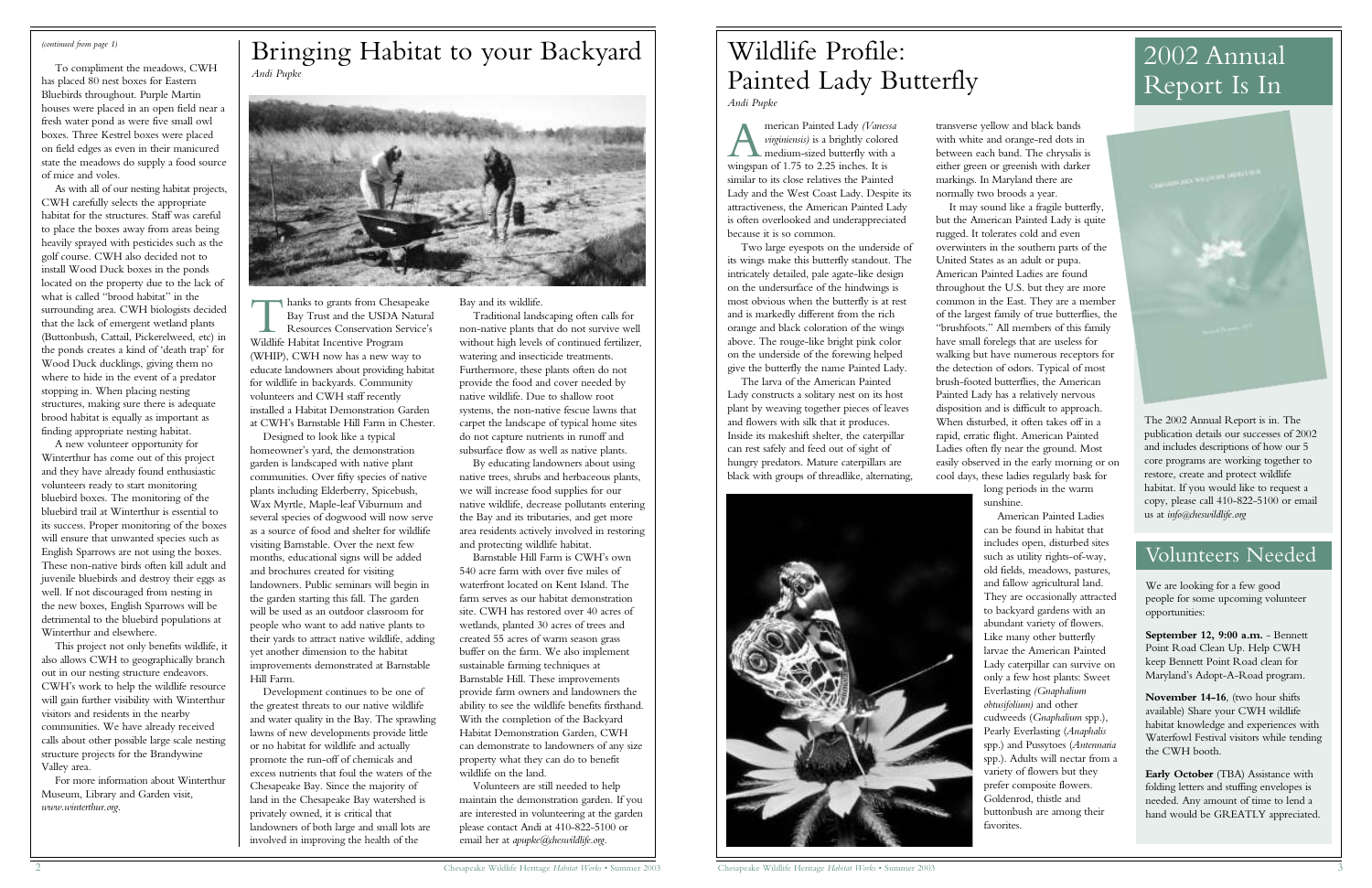Ask Andi *Questions & Answers about wildlife*



*By Andi Pupke*

*Q:There is a bird that sounds like a Mockingbird singing near my home, but it doesn't look like one.What is it?*



is a Brown Thrasher *(Toxostoma rufum)*. This bird is in the same family as the Northern Mockingbird and the Gray

terrific talent of mimicking the songs of other birds and even man-made noises. The male Brown Thrasher has the largest documented song repertoire in North America, documented as having

over 1,100 song types.

R: Most likely the bird that is singing Catbird. All three of these birds share the repeat phrases once, thrashers twice, and mockingbirds three or more times. Once Brown Thrashers are paired the male will stop singing loudly from the tree tops and only give a soft version of his song from concealed perches.

The best way to distinguish between the three mimics is to see them as they sing, but that is not always possible. To

sort them out by song, generally, catbirds

 $\prod_{F \nmid \mathbf{r} \in \mathbb{R}^n}$ n May of 2003, Boy Scout Troop 165 from Denton volunteered to install 450 tree tubes at Riverbend Farm in Dorchester County. The troop worked for more than four hours to help protect seedling trees from deer damage as well as against drought. The trees they helped protect will eventually provide

The pair will nest in areas of brush and shrub lands. They nest on or near the ground normally in dense thickets of vine tangles. Both the male and female will boldly defend their nest and territories. They feed on the ground collecting insects, fruits and nuts by using their strong bill to dig and sweep aside debris.





# *Chesapeake Wildlife Heritage Board of Directors*

Larry Albright, *President* Ralph Partlow, *Vice President* Bob Reynolds,*Treasurer* Victoria Zuckerman, *Secretary* Judge Alfred Burka Laura Hoffman Shep Krech, M.D. Patricia Roche John Murray Esq, *Advisor* Dennis Whigham PhD, *Advisor*

# *Chesapeake Wildlife Heritage Staff*

Ned Gerber, *Director* Michael Robin Haggie Mike Rajacich Andi Pupke Chris Pupke Arlene Seaman Sandy Parker Susanna Engvall Daniel Sterling Phillips Boyd Michael Newhouse Robert Foxwell Mitchell Diem Daniel Sterling, Jr.

**R** cads have long been considered the enemy of the environment creating (literal) avenues for deforestation and development. Now, it oads have long been considered the enemy of the environment, creating (literal) avenues for seems, they are also to blame for another major environmental woe: invasive species. According to a pair of recent studies conducted at the University of California at Davis, new roads are one of the quickest ways to introduce nonnative species to an area, at a tremendous cost to local flora and fauna. The studies found that invasive species are more likely to be found near roads, and that they spread further with every improvement to roadways, such as grading or paving. Not only does vehicle traffic provide a way for nonnative species to hitchhike into a new area; the roads themselves concentrate runoff, creating a welcoming environment for unwanted species. Nonnative species

# *Chesapeake Wildlife Heritage*

The Old Railway Station 46 Pennsylvania Avenue P.O. Box 1745 Easton, Maryland 21601

410-822-5100 410-822-4016 fax info@cheswildlife.org www.cheswildlife.org



*Left to right: Patrick Seaman, Josh Hignutt, Kyle Urasz, Walt Palmer, Don Reed, Thomas Seaman, Jack Wilson (wheel barrel)*



Visit our website at: www.cheswildlife.org **CP** Printed on Recycled Paper

habitat for wildlife such as the endangered Delmarva fox squirrel and provide a buffer for the Little Blackwater River. Luckily the cool weather and stiff breeze helped keep biting insects away as the troop completed their work. All of us at CWH would like to thank these scouts for their help.

Cars for Habitat *Tell your friends!*

Do you have a vehicle that you no longer want or need? Would you like to dispose of that vehicle, gain a tax deduction, and benefit Chesapeake Wildlife Heritage at the same time? Donate it! It's easy, and your unwanted car can help us create, restore and protect wildlife habitat. For more information, please visit the "Donate a

> Car" link on CWH's website, www.cheswildlife.org or call Susanna at 410- 822-5100. When you're ready to proceed, just fill out our online donation

form, or email Susanna, and a representative of a firm acting on behalf of the Chesapeake Wildlife Heritage will contact you.

are considered one of the greatest threats to forests and rangelands in the U.S., invading 1.7 million acres every year.

*This excerpt was taken from the Grist Magazine, an online environmental publication serving up gloom and doom with a side of humor. You can find it at http://www.gristmagazine.com.*



# Invasion of the Habitat Snatchers

*Brown Thrasher Northern Mockingbird Gray Catbird*

*Photos by Dan Sudia*